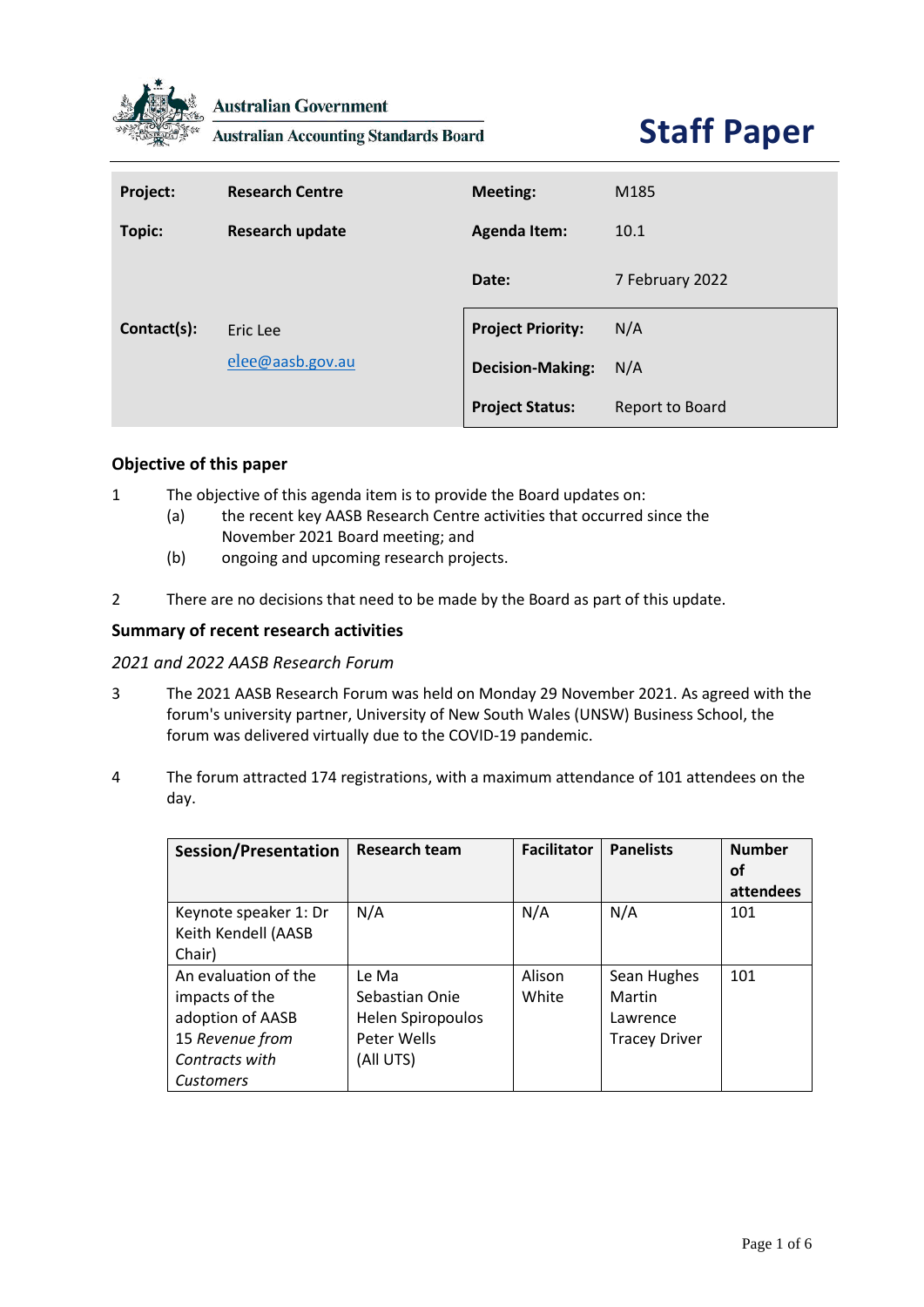| Presentation<br>prominence: Does it<br>matter to non-<br>professional<br>professional investors?<br>The case of 'Other<br>Comprehensive | Troy Yao (QUT)<br>Tyge Kummer (QUT)<br>Majella Percy<br>(Griffith)<br>Jenny Stewart<br>(Griffith) | Toby<br>Langley  | David Wilson<br>Marc Smit<br>Rob Sharma                               | 77 |
|-----------------------------------------------------------------------------------------------------------------------------------------|---------------------------------------------------------------------------------------------------|------------------|-----------------------------------------------------------------------|----|
| Income'<br>Decision Usefulness: A<br>re-examination of the<br>information needs of<br>non-profit GPFR users                             | Craig Furneaux<br>(QUT)<br>David Gilchrist<br>(UWA)<br>Andrew West (QUT)<br>Yuyu Zhang (QUT)      | David<br>Holland | Gary John<br>Caitriona Fay<br>Cameron<br>Power<br><b>Matthew Hall</b> | 64 |
| Keynote speaker 2:<br>Professor Ann Tarca<br>(IASB member)                                                                              | N/A                                                                                               | N/A              | N/A                                                                   | 44 |

- 5 The 2022 AASB Research Forum will be tentatively held on Monday 5 December 2022.
- 6 As noted at the November 2021 meeting, after conducting an extensive review process that included the involvement of the AASB Academic Advisory Panel (AAP), three research teams were selected to present their papers at the upcoming 2022 AASB Research Forum. A number of AASB Academic Advisory Panel members (i.e. academic consultants) will provide support and advice to the research teams, such as whether the research methodology is reasonable or whether the draft research paper is suitable for the broad audience. [Appendix](#page-4-0) A summarises the research titles, research teams and academic consultants.
- 7 Staff plan to hold the 2022 AASB Research Forum using a hybrid model (i.e. face-to-face and virtual conference) with networking functions at various major cities. More details will be provided when closer to the event.

# **Ongoing and upcoming research projects**

Staff Paper on *Intangible Assets: Reducing the Financial Statements Gap Through Improved Disclosures*

- 8 At the November 2021 13<sup>th</sup> Asian-Oceanian Standard-setters Group (AOSSG) annual meeting, staff presented a progress report and preliminary findings of the staff paper. Feedback received from AOSSG members was positive:
	- (a) IASB member, Ann Tarca, commented that using the disclosure objectives approach from IASB's Disclosure Initiative pilot project is encouraging;
	- (b) the China Accounting Standards Committee agreed that the staff paper should focus on the disclosures of unrecognised internally generated intangible assets before considering the challenging issues related to measurement and recognition of intangible assets;
	- (c) the Malaysian Accounting Standard Board commented that an overriding disclosure principle under IAS 1 paragraph 31 should be considered by entities for disclosures of intangibles. The paragraph requires entities to provide additional disclosure when compliance with the specific requirements in IFRS Standards is insufficient to enable users of financial statements to understand the impact of particular transactions,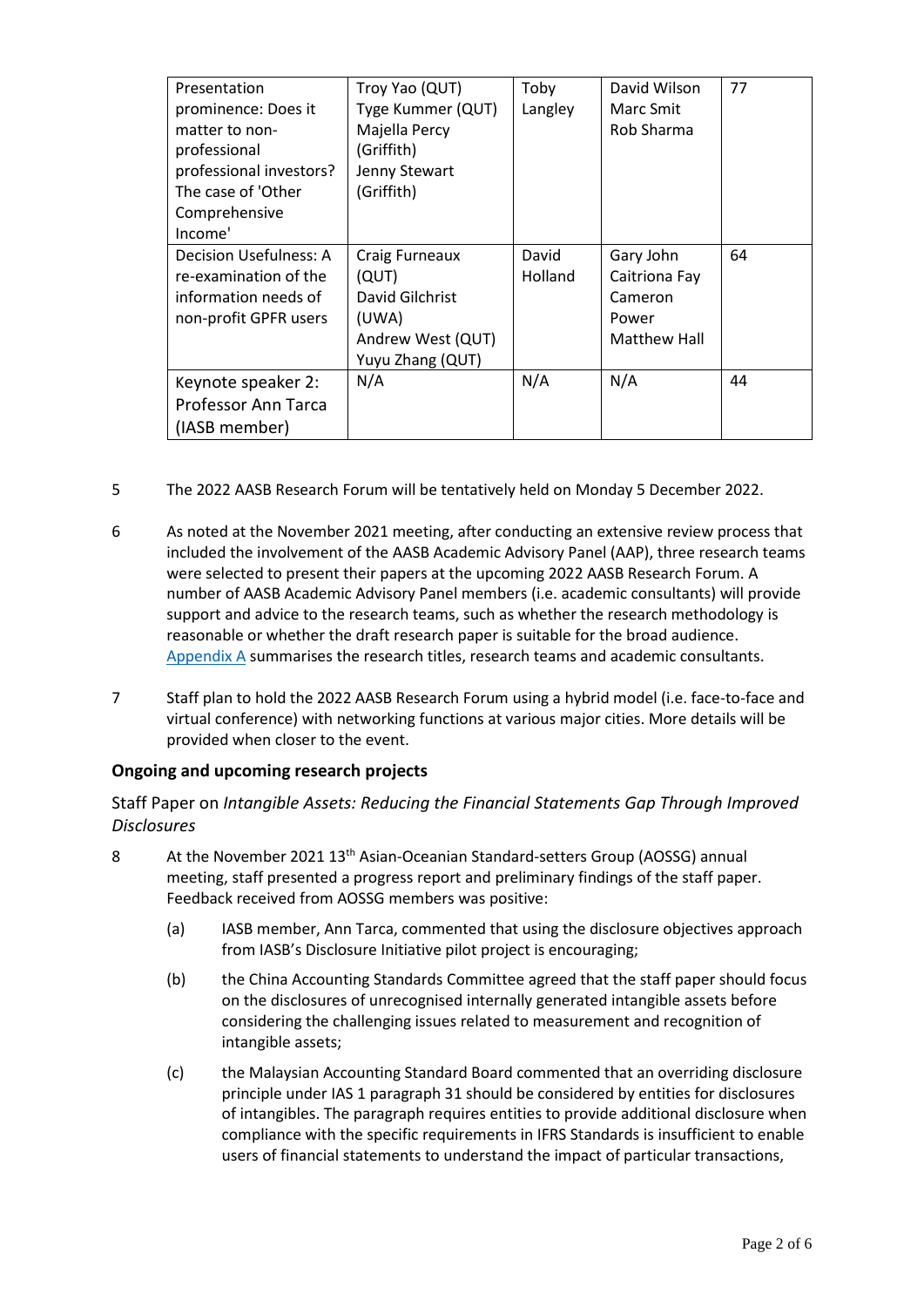other events and conditions on the entity's financial position and financial performance; and

- (d) the Korea Accounting Standards Board (KASB) commented that:
	- (i) there is a general consensus that information about intangible assets is important for users of financial statements;
	- (ii) there are practical challenges in identifying, measuring and valuing a wide range of different kinds of intangible assets; and
	- (iii) a better accounting standard addressing intangible assets is warranted.
- 9 The AASB sub-committee<sup>1</sup> is reviewing the draft report, which is expected to be published in Q1 2022.

# *Joint research with the Malaysian Accounting Standards Board (MASB) on transition requirements and practical expedients*

10 At the 13th Annual AOSSG meeting, MASB and AASB staff presented findings to date on applying the practical expedients available under IFRS 16 *Leases* on 'transition' and 'ongoing basis'. The project has involved surveying listed company financial statement preparers, auditors and users in Malaysia and Australia to ascertain which practical expedients have been applied, their reasons, and their impacts on users. The project aims to identify helpful principles for providing practical expedients in future Standards that result in cost-beneficial outcomes for all stakeholders. Feedback received will also contribute to the postimplementation review of IFRS 16. More interviews will be conducted in Q1-Q2 2022, and the report is expected to be finalised in H2 2022.

#### *2022 AASB Dialogue Series*

- 11 Starting in H1 2022, staff will conduct the *2022 AASB Dialogue Series*, a new initiative that aligns with AASB strategic objectives 3, 4, 6 and  $7^2$ .
- 12 The objective of the AASB Dialogue Series is to provide for stakeholders insightful discussion and education on emerging accounting or external reporting topics that are most relevant to AASB work. Each Dialogue will run for an hour, involving a presentation and a panel discussion. The series will be held virtually for the public to attend.
- 13 More details will be provided closer to the event.

# *AASB Working Papers Series*

- 14 Staff are planning to launch the AASB Working Paper Series in Q1 2022, a new initiative to encourage researchers to work on research projects relevant to AASB work. This initiative aligns with AASB strategic objectives 3, 4, 6 and 7.
- 15 The AASB Working Paper Series will publish and disseminate current research or monographs relevant to AASB work on accounting and external reporting matters. Researchers are welcome to submit their working papers to the AASB Research Centre, with a sypnosis that summarises research findings and explain why the working paper is relevant to the AASB work. A review process will be established for paper acceptance, and accepted papers will be published on an AASB webpage alongside the  $SSRN^3$  platform, which the AASB Research Centre manages. Publishing in the AASB Working Paper Series does not preclude authors from publishing in other books or peer-review journals. These working papers, in

<sup>&</sup>lt;sup>1</sup> The sub-committee members are Dean Hanlon, Keith Kendall, Stephen Taylor and Toby Langley.

<sup>&</sup>lt;sup>2</sup> See **Appendix B** for the AASB strategic objectives.

<sup>&</sup>lt;sup>3</sup> SSRN is a platform that disseminates working papers. It will assign a project editor to work with the AASB Research Centre designate to assemble and disseminate organisationally branded research as an e-journal. Stakeholders can subscribe to the e-journal at no cost.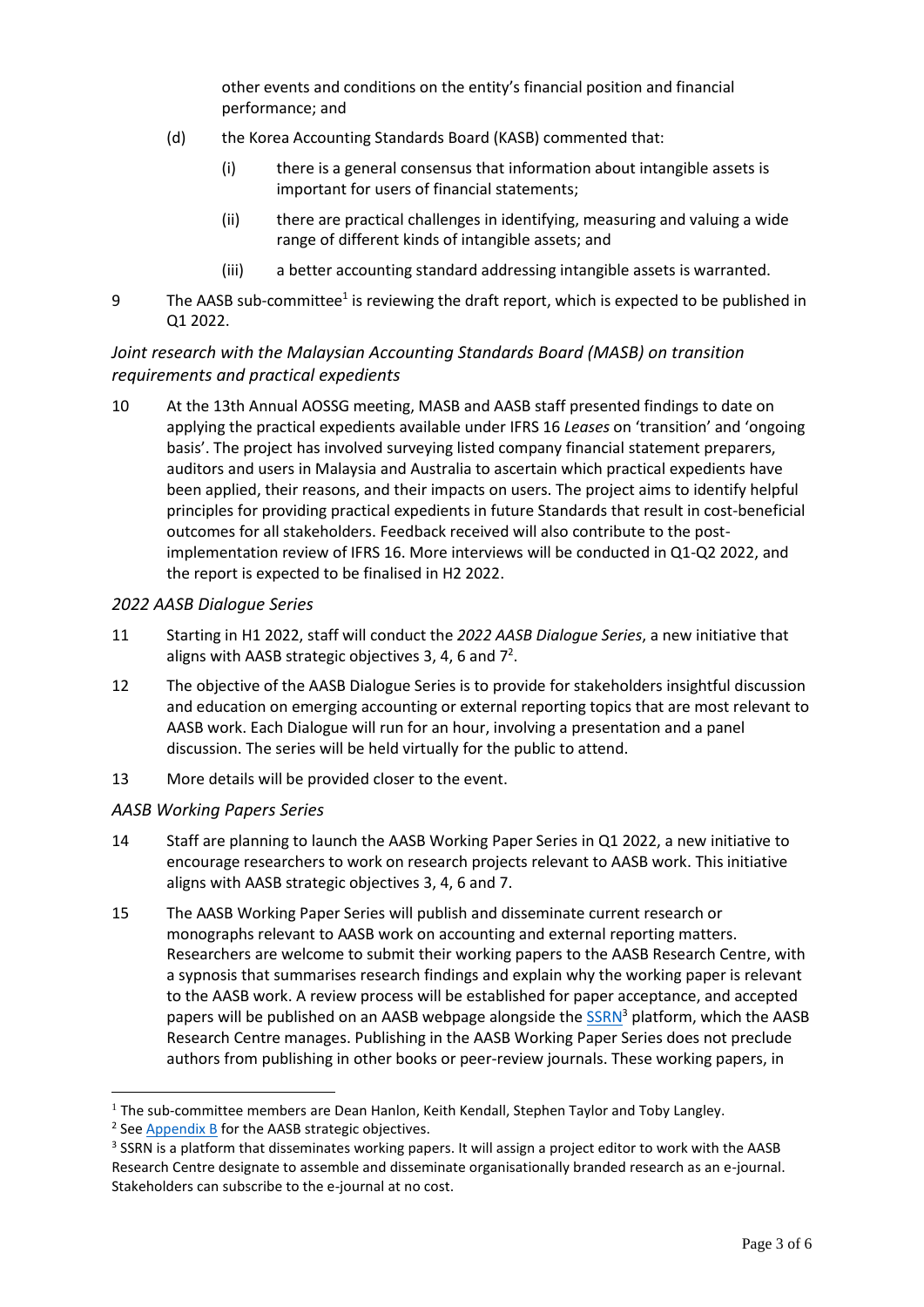most cases, are "work in progress" that could be published in scholarly peer-reviewed journals.

# **Question to the Board**

Does the Board have any comments or questions regarding the research update?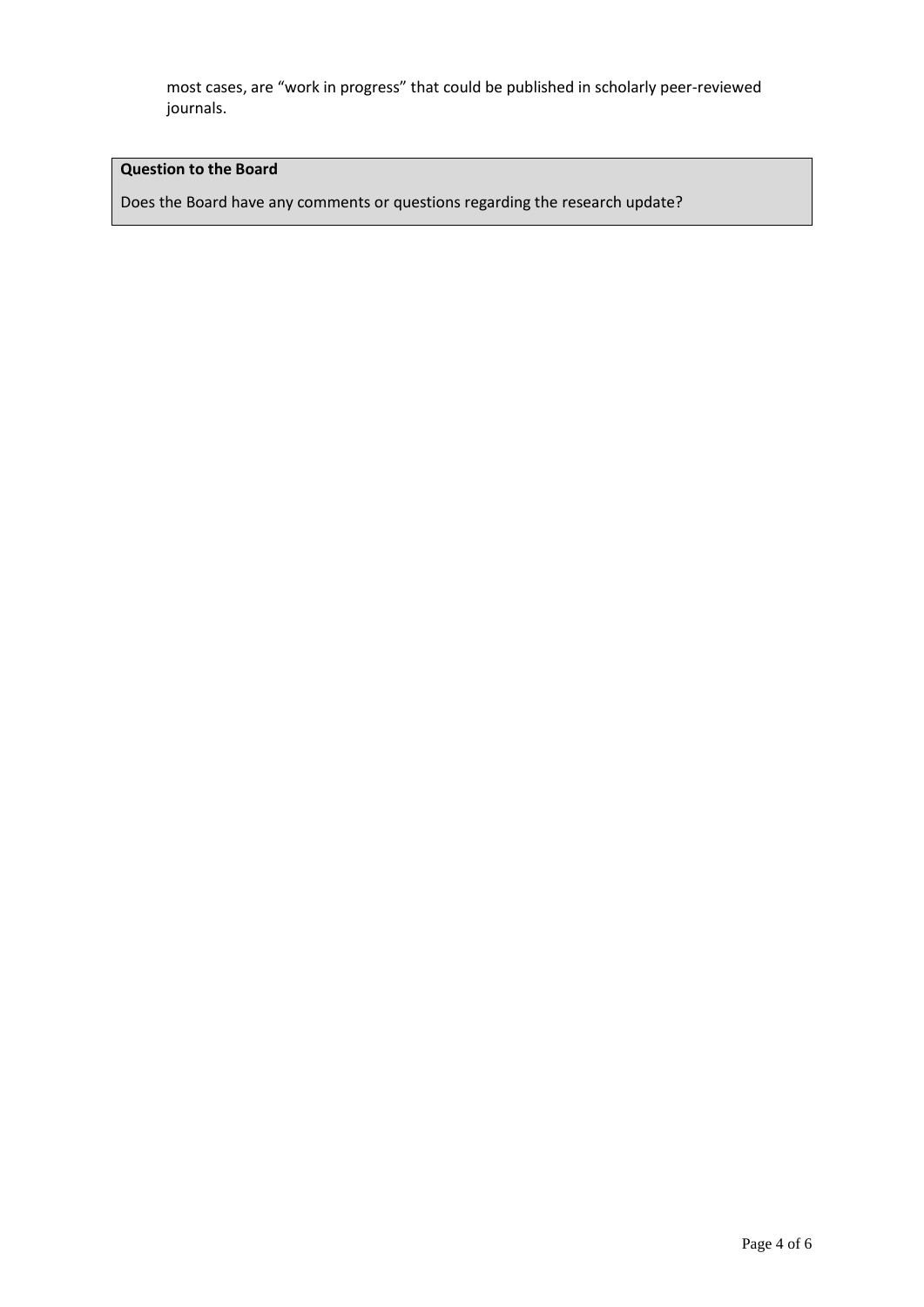# **Appendix A: 2022 AASB Research Forum Papers**

| <b>Research title</b>                                                                                                                                                                                 | Research team                                                                                                                                  | Academic consultants*             |
|-------------------------------------------------------------------------------------------------------------------------------------------------------------------------------------------------------|------------------------------------------------------------------------------------------------------------------------------------------------|-----------------------------------|
| AASB Practice Statement 2 Making Material Judgements: Its impact on firms' reporting and<br>assurance practice on climate-related risk within and beyond financial statements, and<br>capital markets | Kevin Thai (RMIT)<br>Yang Xu (UQ)<br>Kathleen Herbohn (UQ)                                                                                     | <b>Baljit Sidhu</b><br>Tom Scott  |
| Exploring the Horizons of Financial Reporting                                                                                                                                                         | Michael Davern (UoM)<br>Dean Hanlon (Monash)<br>Ram Subramanian (CPA Australia)<br>Nikole Gyles (AASB)<br>Brad Potter (UoM)<br>Janice Gu (UoM) | Bryan Howieson<br>Karen Handley   |
| Improving the Visibility of Soil Health in Corporate Reporting                                                                                                                                        | Nick Pawsey (CSU)<br>Francisco Ascu (Federation)<br>Ben Wills (Federation)                                                                     | <b>Brad Potter</b><br>Lee Moerman |

<span id="page-4-0"></span>\* Members of AASB Academic Advisory Panel